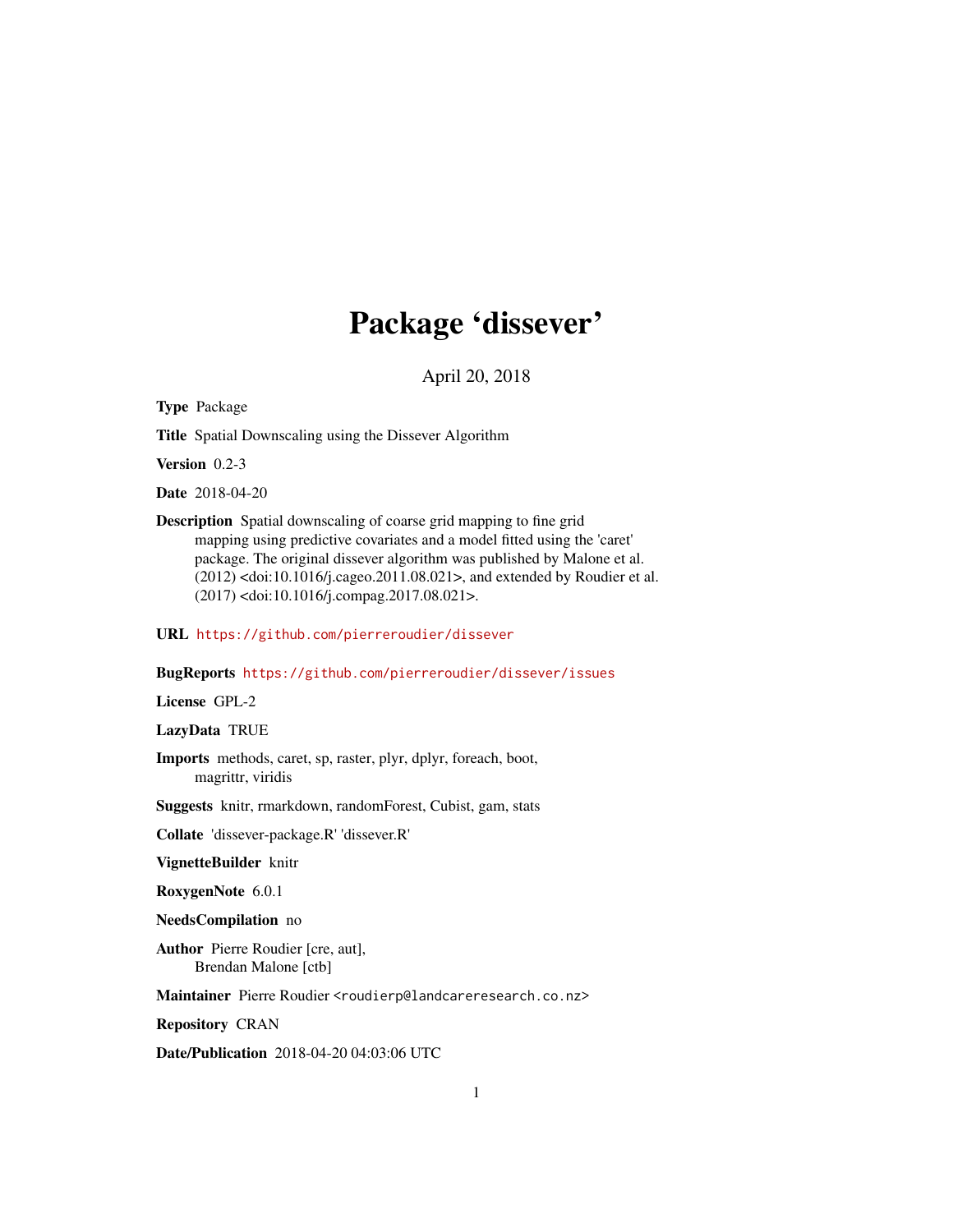# <span id="page-1-0"></span>R topics documented:

| dissever-package $\ldots \ldots \ldots \ldots \ldots \ldots \ldots \ldots \ldots \ldots \ldots \ldots \ldots$ |  |  |  |  |  |  |  |  |  |  |  |  |  |  |  |  |
|---------------------------------------------------------------------------------------------------------------|--|--|--|--|--|--|--|--|--|--|--|--|--|--|--|--|
|                                                                                                               |  |  |  |  |  |  |  |  |  |  |  |  |  |  |  |  |
|                                                                                                               |  |  |  |  |  |  |  |  |  |  |  |  |  |  |  |  |
|                                                                                                               |  |  |  |  |  |  |  |  |  |  |  |  |  |  |  |  |
|                                                                                                               |  |  |  |  |  |  |  |  |  |  |  |  |  |  |  |  |
|                                                                                                               |  |  |  |  |  |  |  |  |  |  |  |  |  |  |  |  |
|                                                                                                               |  |  |  |  |  |  |  |  |  |  |  |  |  |  |  |  |

dissever-package *dissever*

#### Description

Dissever: algorithm for spatial downscaling

#### Details

Algorithm described in: [DOI: 10.1016/j.cageo.2011.08.021]

### Author(s)

Brendan Malone (brendan.malone@sydney.edu.au);

dissever *Spatial downscaling*

#### Description

Performs spatial downscaling of coarse grid mapping to fine grid mapping using predictive covariates and a model fitted using the caret package.

#### Usage

```
## S4 method for signature 'RasterLayer,RasterLayer'
dissever(coarse, fine, method = "rf",
 p = 0.5, nmax = NULL, thresh = 0.01, min_iter = 5, max_iter = 20,
 boot = NULL, level = 0.9, tune_length = 3,
  tune_grid = .create_tune_grid(model = method, tune_length = tune_length),
  train_control_init = .default_control_init,
  train_control_iter = .default_control_iter, verbose = FALSE)
```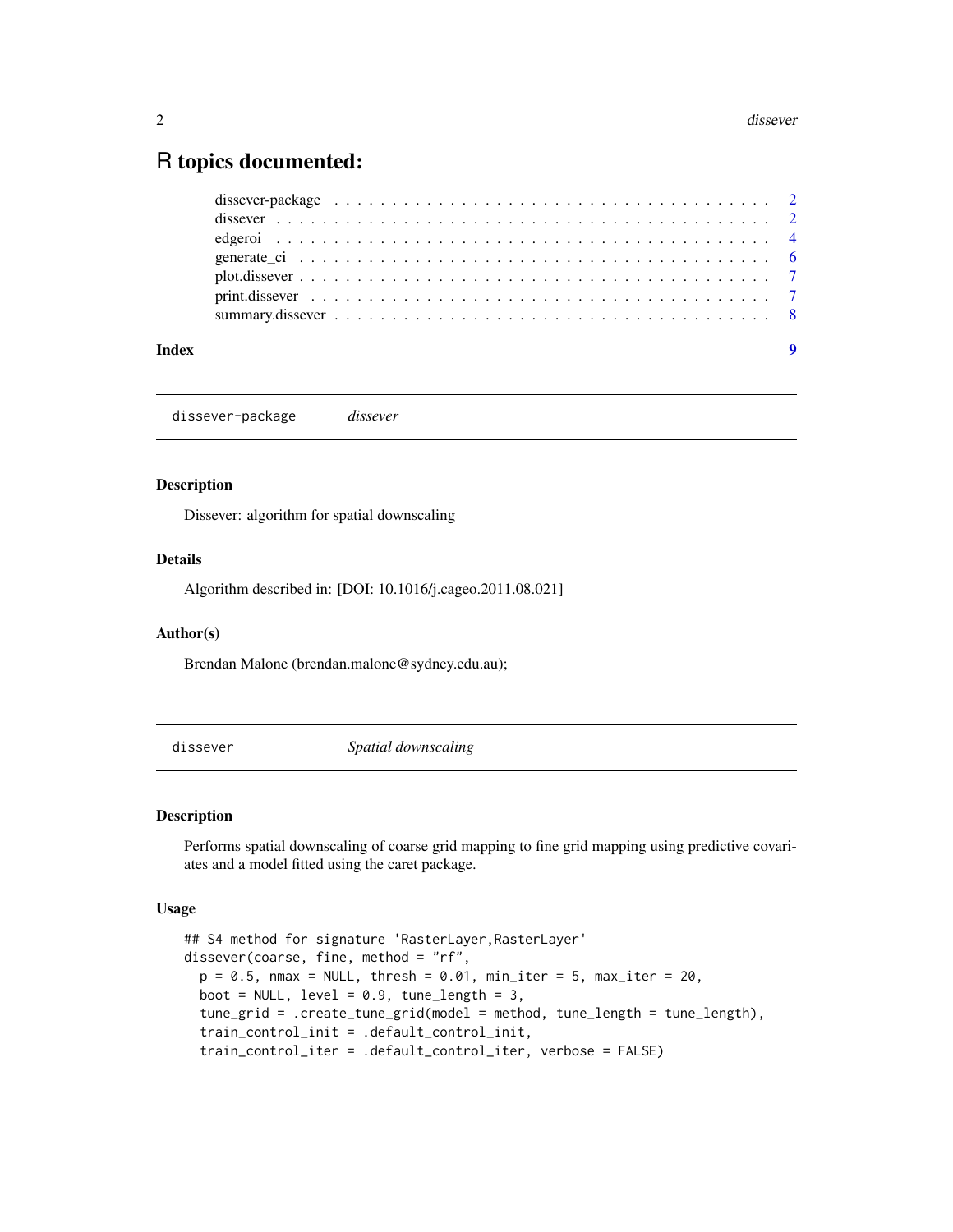#### dissever 3

# Arguments

| coarse                 | object of class "RasterLayer", the coarse-resolution layer that needs to be<br>downscaled                                                                                                     |
|------------------------|-----------------------------------------------------------------------------------------------------------------------------------------------------------------------------------------------|
| fine                   | object of class "RasterStack", the fine-resolution stack of predictive covariates                                                                                                             |
| method                 | a string specifying which classification or regression model to use (via the caret<br>package). Possible values are found using names(caret::getModelInfo()).                                 |
| p                      | numeric, proportion of the fine map that is sampled for fitting the dissever model<br>(between $0$ and $1$ , defaults to $0.5$ )                                                              |
| nmax                   | numeric maximum number of pixels selected for fitting the dissever model. It<br>will override the number of pixels chosen by the p option if that number is over<br>the value passed to nmax. |
| thresh                 | numeric, dissever iterations will proceed until the RMSE of the dissever model<br>reaches this value, or until the maximum number of iterations is met (defaults to<br>0.01)                  |
| min_iter               | numeric, minimum number of iterations (defaults to 5)                                                                                                                                         |
| $max$ <sub>_iter</sub> | numeric, maximum number of iterations (defaults to 20)                                                                                                                                        |
| boot                   | numeric, if not NULL (default), the number of bootstrap replicates used to de-<br>rive the confidence intervals.                                                                              |
| level                  | If this is a numeric value, it is used to derive confidence intervals using quantiles.<br>If it is a function, it is used to derive the uncertainty using this function.                      |
| tune_length            | numeric, the number of parameters to test to find the optimal parametrisation of<br>the caret model (defaults to 3)                                                                           |
| tune_grid              | a data frame with possible tuning values                                                                                                                                                      |
| train_control_init     |                                                                                                                                                                                               |
|                        | Control parameters for finding the optimal parameters of the caret model (see<br>trainControl)                                                                                                |
| train_control_iter     |                                                                                                                                                                                               |
|                        | Control parameters for fitting the caret model during the iteration phase (see<br>trainControl)                                                                                               |
| verbose                | controls the verbosity of the output (TRUE or FALSE)                                                                                                                                          |

# Author(s)

Brendan Malone, Pierre Roudier

# References

Malone, B.P, McBratney, A.B., Minasny, B., Wheeler, I., (2011) A general method for downscaling earth resource information. Computers & Geosciences, 41: 119-125. [http://dx.doi.org/10.](http://dx.doi.org/10.1016/j.cageo.2011.08.021) [1016/j.cageo.2011.08.021](http://dx.doi.org/10.1016/j.cageo.2011.08.021)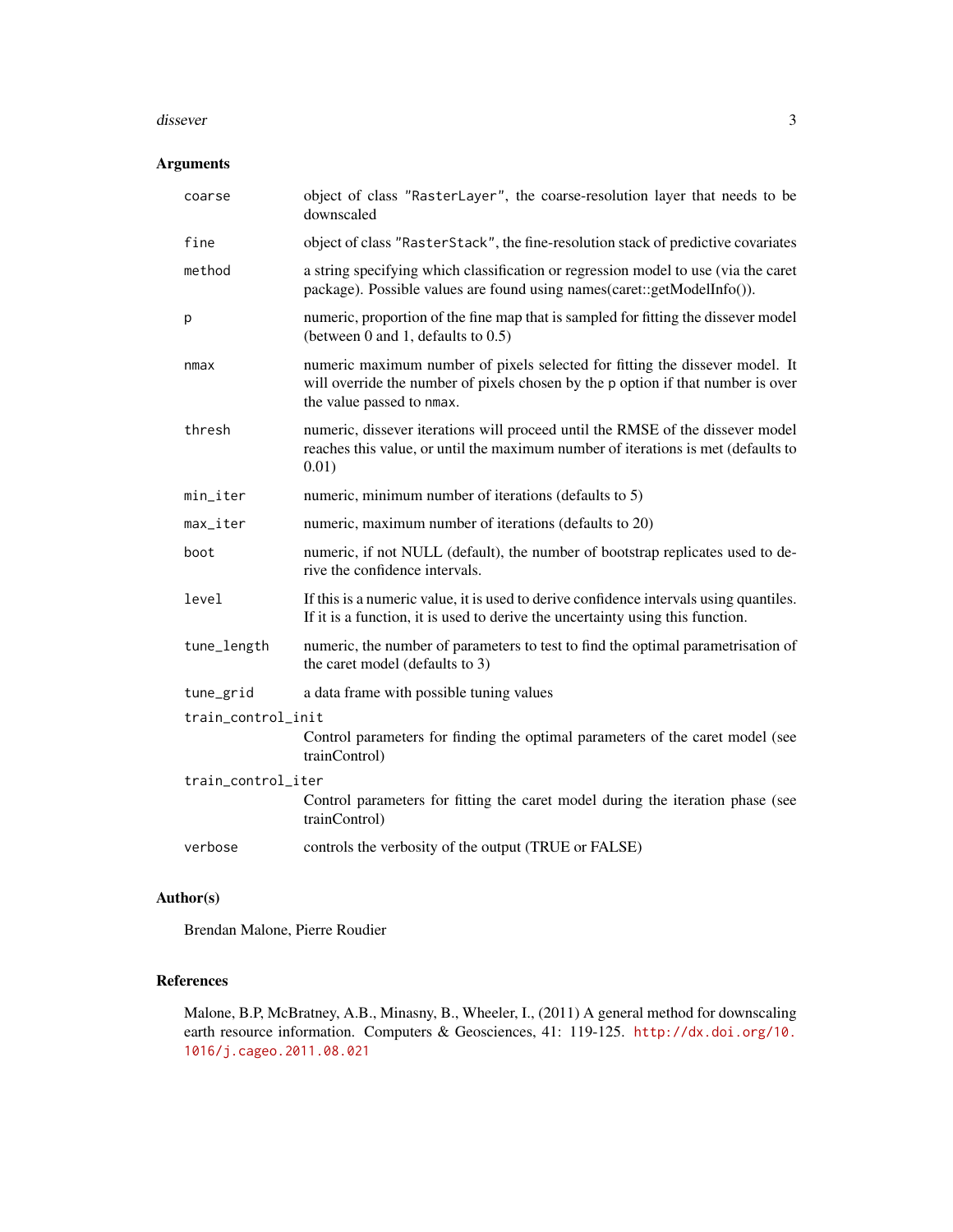4 edge of the control of the control of the control of the control of the control of the control of the control of the control of the control of the control of the control of the control of the control of the control of th

#### Examples

```
# Load the Edgeroi dataset (see ?edgeroi)
data(edgeroi)
# Plot the Edgeroi dataset (using the raster package)
library(raster)
plot(edgeroi$carbon) # coarse resolution layer
plot(edgeroi$predictors) # fine resolution predictors
# Run dissever using a simple linear model.
# In this instance we are subsampling heavily (p = 0.05) to keep
# run time short
res_lm <- dissever(
 coarse = edgeroi$carbon,
 fine = edgeroi$predictors,
 method = "lm",min\_iter = 5, max\_iter = 10,
 p = 0.05)
# A lot more models are available through caret:
## Not run:
subset(caret::modelLookup(), forReg == TRUE, select = 'model')
## End(Not run)
# Plot dissever results
plot(res_lm, type = 'map', main = "Dissever using GAM")
plot(res_lm, type = 'perf', main = "Dissever using GAM")
```
edgeroi *Subset of the 1-km resolution soil carbon map and selected subset of environmental covariates for the Edgeroi District, NSW*

# Description

Subset of the Australian 1-km resolution soil carbon map, along woth selected environmental covariates, for a small area of the Edgeroi district in NSW, Australia.

#### Usage

```
data(edgeroi)
```
#### Format

The edgeroi dataset is a list with two elements:

<span id="page-3-0"></span>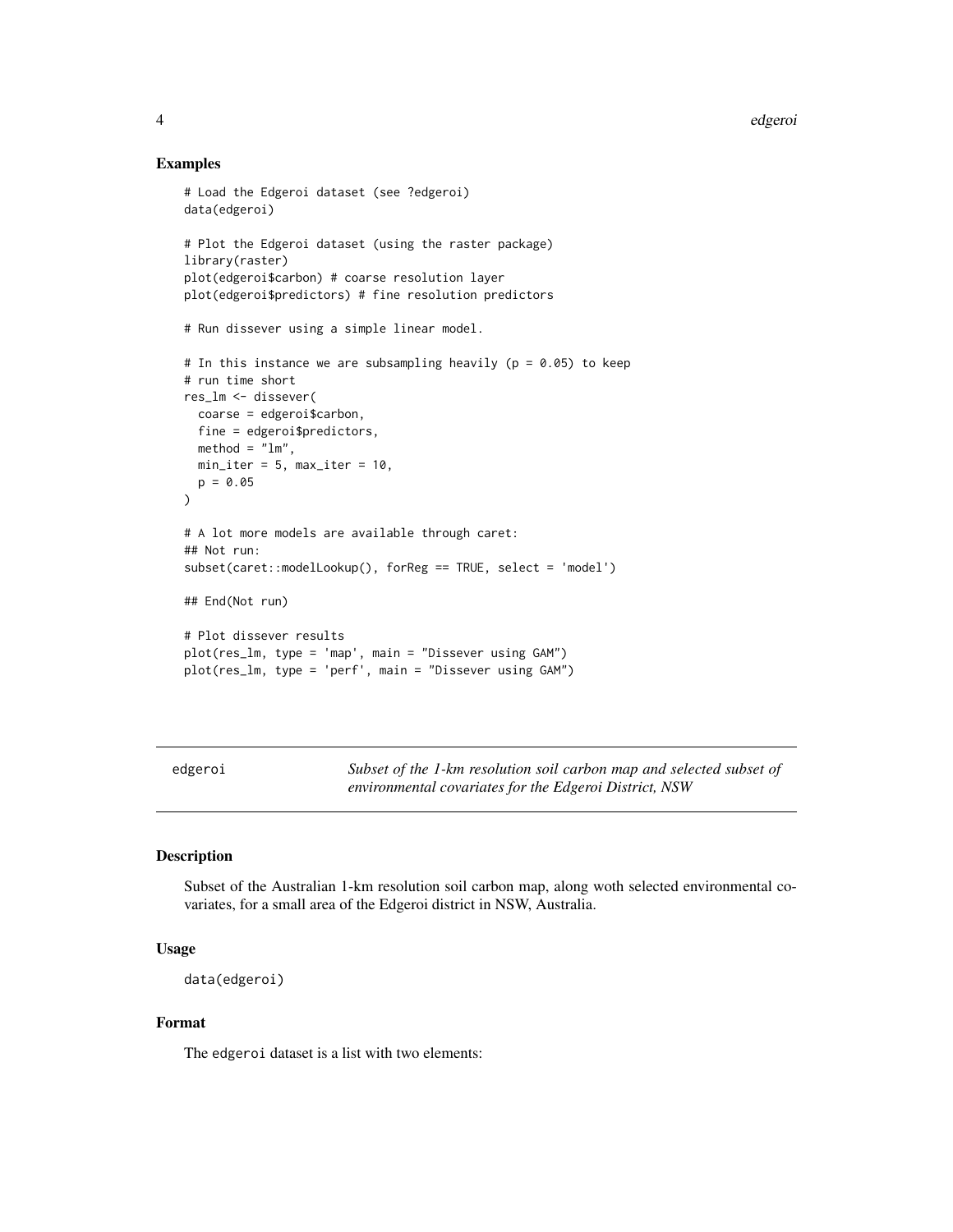- carbon a 7 row, 10 column RasterLayer of soil carbon stocks for a small area in the Edgeroi district NSW, Australia. The grid has a pixel resolution of 1 x 1 km. It contains the predicted soil carbon stock for the 0-30cm depth
- predictors an 87 row, 117 column, 5 layer RasterStack of selected environmental covariates from a small area in the Edgeroi district NSW, Australia. The grids have a pixel resolution of 90m x 90m. It contains the following layers:
	- Doserate numeric; gamma radiometric data
	- Elevation numeric; topographic variable of bare earth ground elevation. Derived from digital elevation model
	- Panchromat numeric; panchromatic band of the Landsat 7 satelite
	- Slope numeric; Slope gradient of the land surface. Derived from digital elevation model
	- TWI numeric; topographic wetness index. Secondary derivative of the digital elevation model

#### Details

The Edgeroi District, NSW is an intensive cropping area upon the fertile alluvial Namoi River plain. The District has been the subject of many soil invetigations, namely McGarry et al. (1989) whom describe an extensive soil data set collected from the area. More recently, digital soil mapping studies of the area have been conducted, for example, Malone et al. (2009). The 1km mapping of soil carbon stock was performed using digital soil mapping methods McBratney et al. (2003) using the soil data from McGarry et al. (1989) and available environmental covariates.

#### **Note**

The raw spatial data that contributed to the creation of edgeGrids were sourced from publically accessable repositories hosted by various Australian Government and international agencies including CSIRO (for the DEM), Geosciences Australia (for the radiometric data) and NASA (for the Landsat 7 ETM+ data). The projection for the RasterStack is WGS 84 Zone 55.

#### References

- McGarry, D., Ward, W.T., McBratney, A.B. (1989) Soil Studies in the Lower Namoi Valley: Methods and Data. The Edgeroi Data Set. (2 vols) (CSIRO Division of Soils: Adelaide).
- McBratney, A.B., Mendonca Santos, M.L., Minasny, B. (2003) [On Digtial Soil mapping.](http://dx.doi.org/10.1016/S0016-7061(03)00223-4) Geoderma 117: 3-52.
- Malone, B.P., McBratney, A.B., Minasny, B. (2009) [Mapping continuous depth functions of](http://dx.doi.org/10.1016/j.geoderma.2009.10.007) [soil carbon storage and available water capacity.](http://dx.doi.org/10.1016/j.geoderma.2009.10.007) Geoderma 154, 138-152.

@examples data(edgeroi) summary(edgeroi\$carbon) summary(edgeroi\$predictors)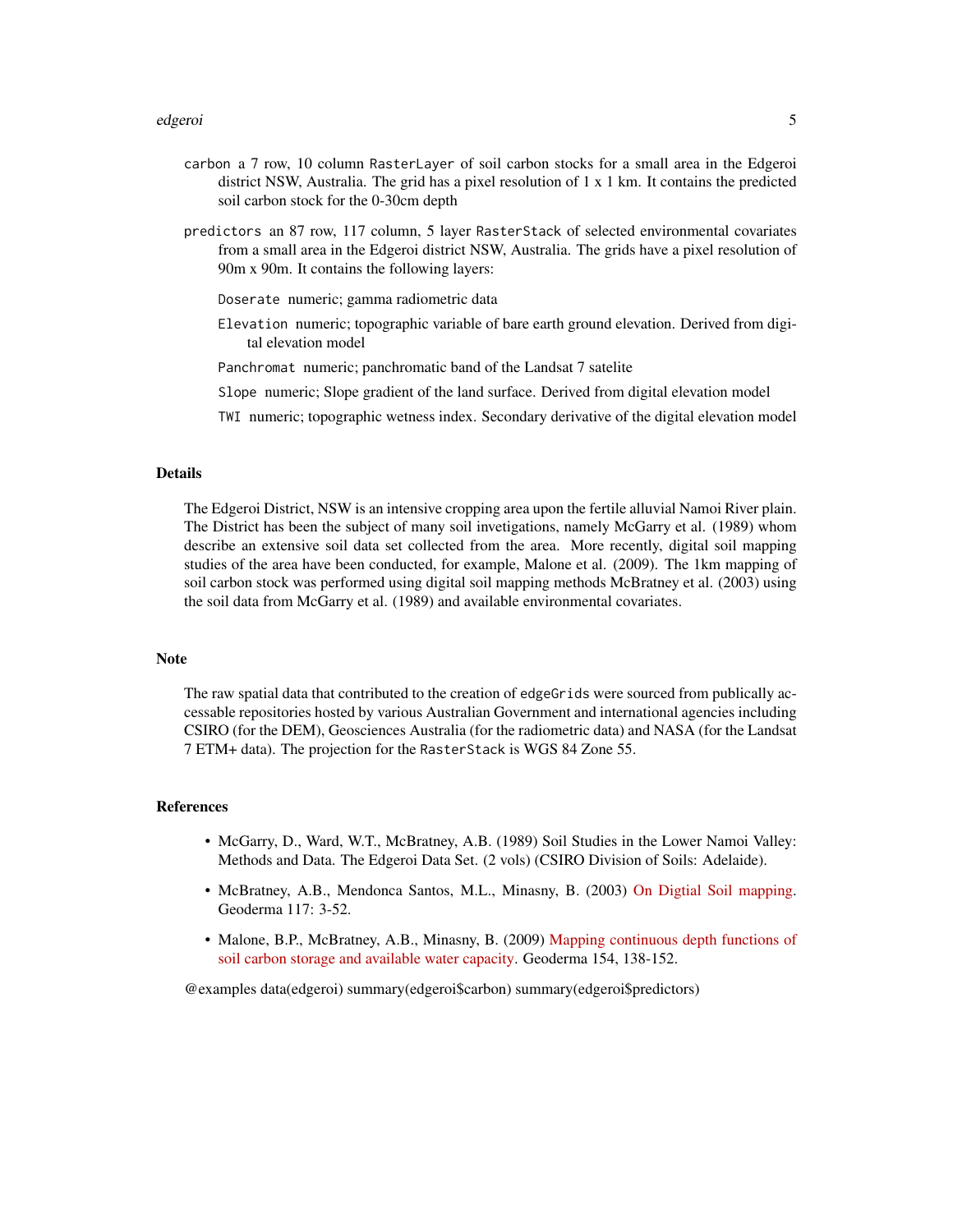<span id="page-5-0"></span>

#### Description

Generates confidence intervals of a dissever output using bootstraping

#### Usage

```
## S4 method for signature 'list,RasterStack'
generate_ci(object, covariates, level = 0.9,
 n = 50L
```
# Arguments

| object     | object of class dissever, output from the dissever function                                                                                                              |
|------------|--------------------------------------------------------------------------------------------------------------------------------------------------------------------------|
| covariates | object of class "RasterStack", the fine-resolution stack of predictive covariates<br>used to generate the dissever output                                                |
| level      | If this is a numeric value, it is used to derive confidence intervals using quantiles.<br>If it is a function, it is used to derive the uncertainty using this function. |
| n          | the number of bootstrap replicates used to derive the confidence intervals                                                                                               |

# Author(s)

Pierre Roudier

# Examples

```
# Load the Edgeroi dataset (see ?edgeroi)
data(edgeroi)
# Create a dissever output
diss <- dissever(
 coarse = edgeroi$carbon,
 fine = edgeroi$predictors,
 method = "lm",min\_iter = 5, max\_iter = 10,
  p = 0.05)
# Generate the confidence intervals
## Not run:
ci <- generate_ci(diss, edgeroi$predictors, n = 5)
plot(ci)
## End(Not run)
```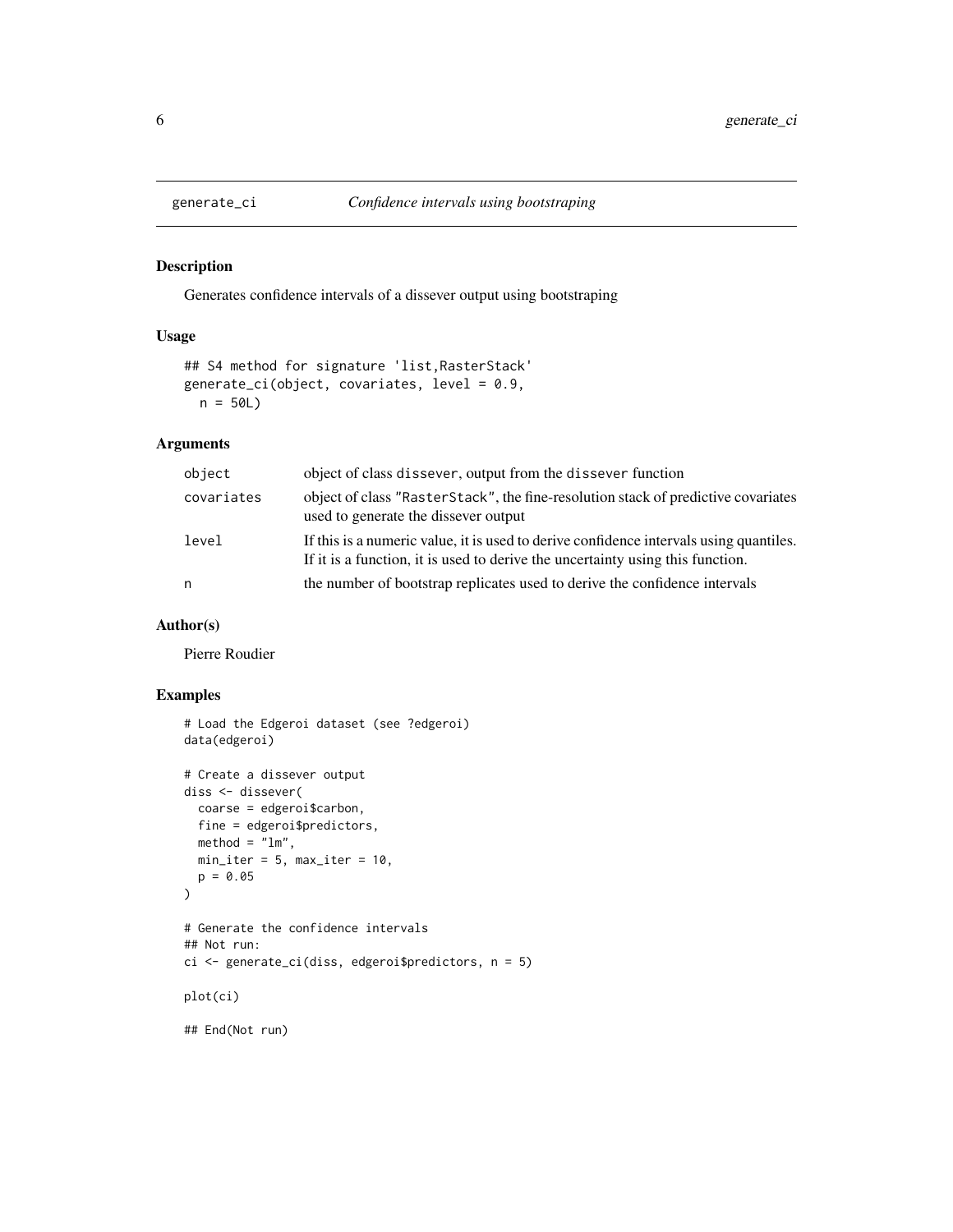<span id="page-6-0"></span>plot.dissever *Plots a dissever result*

# Description

Plots a dissever result. Two modes are possible to visualise either the resulting map or the convergence of the disseveration.

# Usage

## S3 method for class 'dissever'  $plot(x, type = "map", ...)$ 

# Arguments

| $\mathsf{x}$            | object of class dissever, output from the dissever function                                                                                                                                             |
|-------------------------|---------------------------------------------------------------------------------------------------------------------------------------------------------------------------------------------------------|
| type                    | character, type of visualisation to produce. Options are "map", to produce a map<br>of the dissevered coarse map, or "perf", to show the convergence of the RMSE<br>during the disseveration procedure. |
| $\cdot$ $\cdot$ $\cdot$ | Additional arguments passed to plot                                                                                                                                                                     |

# Author(s)

Pierre Roudier

#### Examples

# See ?dissever

print.dissever *Prints the performance of the dissever procedure*

# Description

Prints the performance of the model used to do the dissever procedure.

#### Usage

```
## S3 method for class 'dissever'
print(x, \ldots)
```
#### Arguments

|   | object of class dissever, output from the dissever function |
|---|-------------------------------------------------------------|
| . | Additional arguments passed to print                        |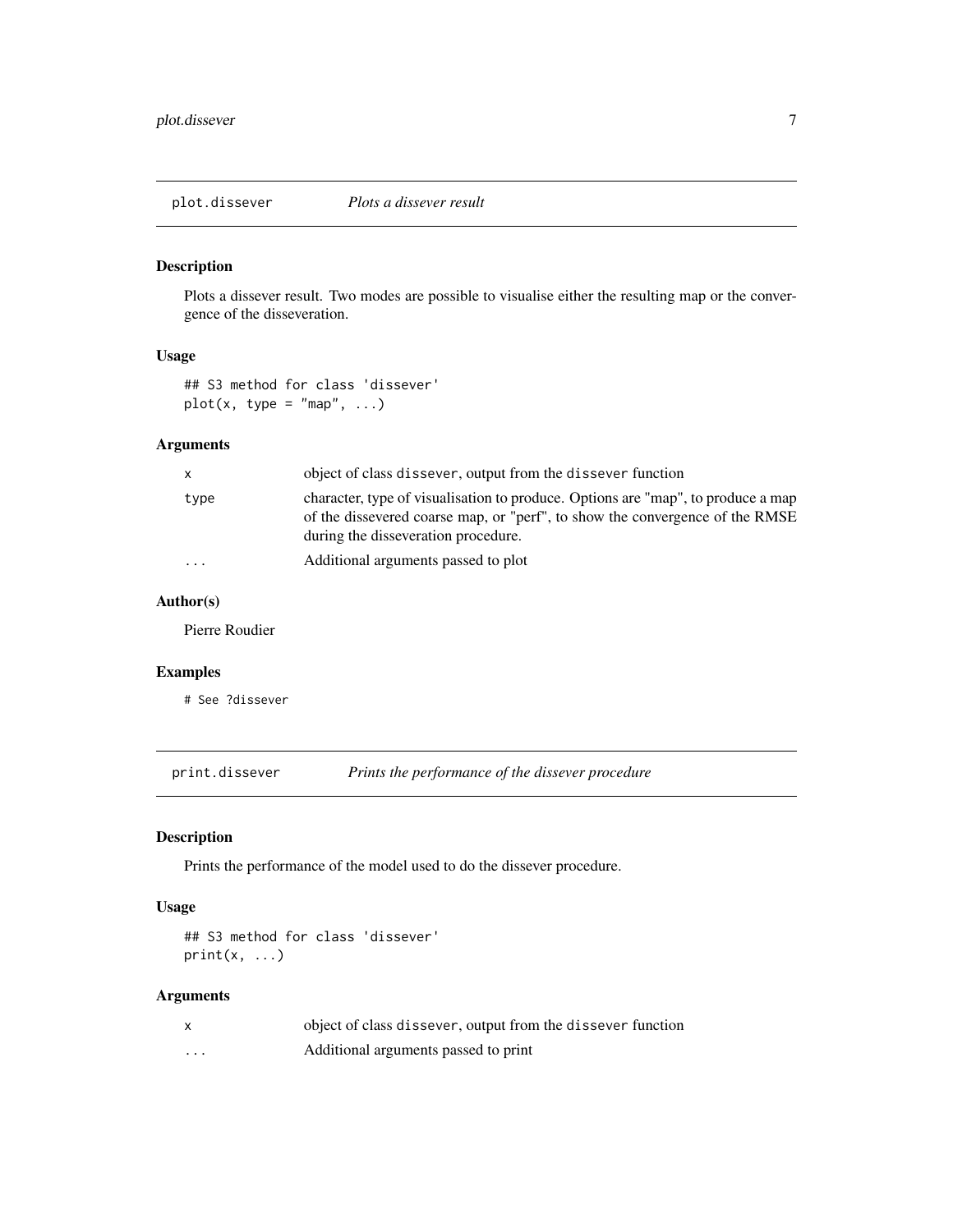# <span id="page-7-0"></span>Author(s)

Pierre Roudier

summary.dissever *Prints summary of the model used in the dissever procedure*

# Description

Prints summary of the model used in the dissever procedure.

# Usage

## S3 method for class 'dissever' summary(object, ...)

# Arguments

| object   | object of class dissever, output from the dissever function |
|----------|-------------------------------------------------------------|
| $\cdots$ | Additional arguments passed to summary                      |

# Author(s)

Pierre Roudier